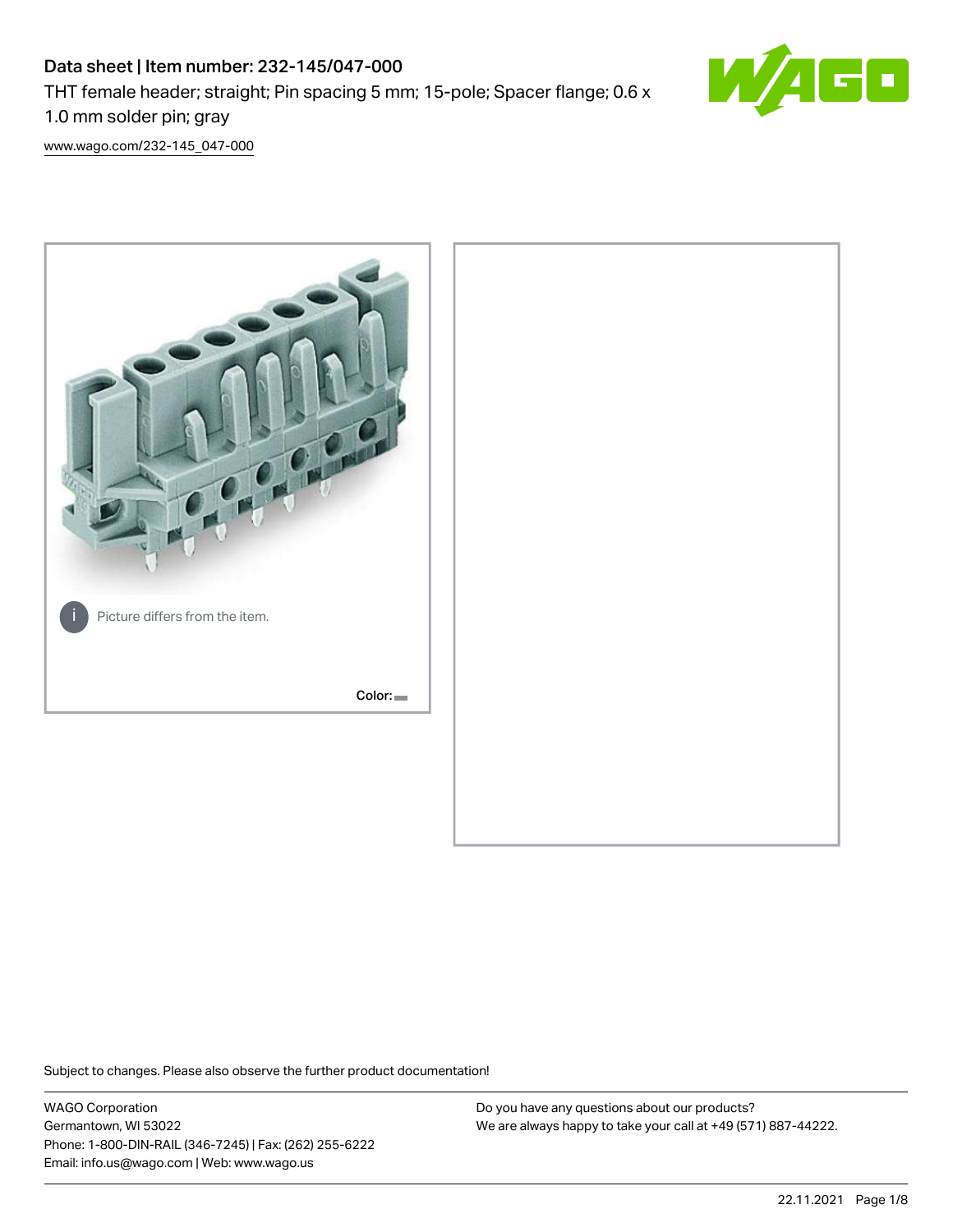



L = pole no. x pin spacing

 $L_1 = L + 3$  mm

 $L_2 = L + 8.8$  mm

 $L_3 = L + 14.8$  mm

2- to 3-pole female connectors – one latch only

# Item description

**Horizontal or vertical PCB mounting via straight or angled solder pins** 

Subject to changes. Please also observe the further product documentation! For board-to-board and board-to-wire connections

WAGO Corporation Germantown, WI 53022 Phone: 1-800-DIN-RAIL (346-7245) | Fax: (262) 255-6222 Email: info.us@wago.com | Web: www.wago.us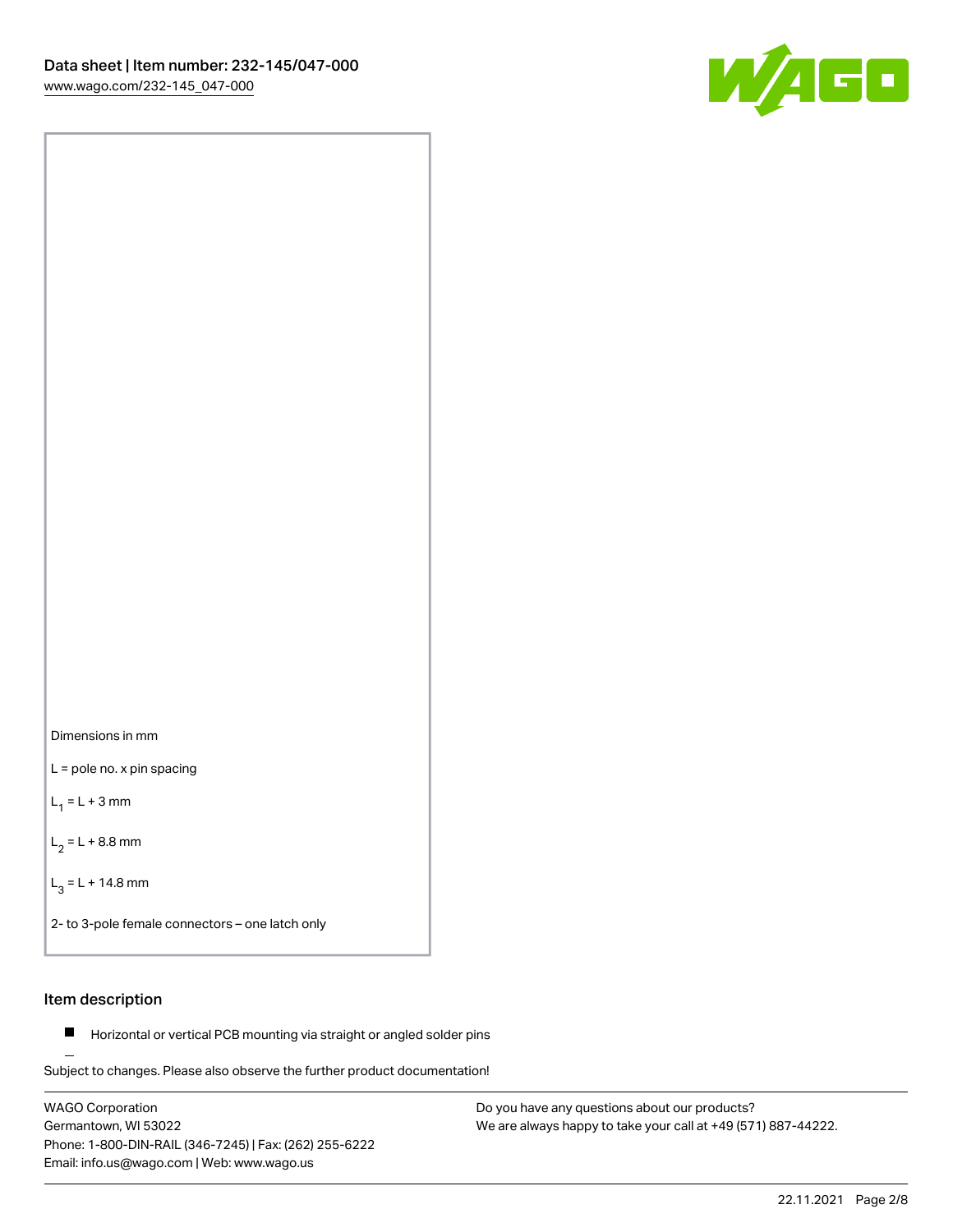

- For board-to-board and board-to-wire connections
- $\blacksquare$ Touch-proof PCB outputs
- $\blacksquare$ Easy-to-identify PCB inputs and outputs
- $\blacksquare$ With coding fingers

## Data **Notes**

| Safety information 1 | The <i>MCS – MULTI CONNECTION SYSTEM</i> includes connectors<br>without breaking capacity in accordance with DIN EN 61984. When<br>used as intended, these connectors must not be connected<br>/disconnected when live or under load. The circuit design should<br>ensure header pins, which can be touched, are not live when<br>unmated. |
|----------------------|--------------------------------------------------------------------------------------------------------------------------------------------------------------------------------------------------------------------------------------------------------------------------------------------------------------------------------------------|
| Variants:            | Other pole numbers<br>3.8 mm pin projection for male headers with straight solder pins<br>Gold-plated or partially gold-plated contact surfaces<br>Other versions (or variants) can be requested from WAGO Sales or<br>configured at https://configurator.wago.com/                                                                        |

# Electrical data

## IEC Approvals

| Ratings per                 | IEC/EN 60664-1                                                        |
|-----------------------------|-----------------------------------------------------------------------|
| Rated voltage (III / 3)     | 320 V                                                                 |
| Rated surge voltage (III/3) | 4 <sub>k</sub> V                                                      |
| Rated voltage (III/2)       | 320 V                                                                 |
| Rated surge voltage (III/2) | 4 <sub>k</sub> V                                                      |
| Nominal voltage (II/2)      | 630 V                                                                 |
| Rated surge voltage (II/2)  | 4 <sub>kV</sub>                                                       |
| Rated current               | 12A                                                                   |
| Legend (ratings)            | $(III / 2)$ $\triangle$ Overvoltage category III / Pollution degree 2 |

## UL Approvals

| Approvals per                  | UL 1059 |
|--------------------------------|---------|
| Rated voltage UL (Use Group B) | 300 V   |
| Rated current UL (Use Group B) | 15 A    |
| Rated voltage UL (Use Group D) | 300 V   |
| Rated current UL (Use Group D) | 10 A    |

Subject to changes. Please also observe the further product documentation!

| <b>WAGO Corporation</b>                                | Do you have any questions about our products?                 |
|--------------------------------------------------------|---------------------------------------------------------------|
| Germantown, WI 53022                                   | We are always happy to take your call at +49 (571) 887-44222. |
| Phone: 1-800-DIN-RAIL (346-7245)   Fax: (262) 255-6222 |                                                               |
| Email: info.us@wago.com   Web: www.wago.us             |                                                               |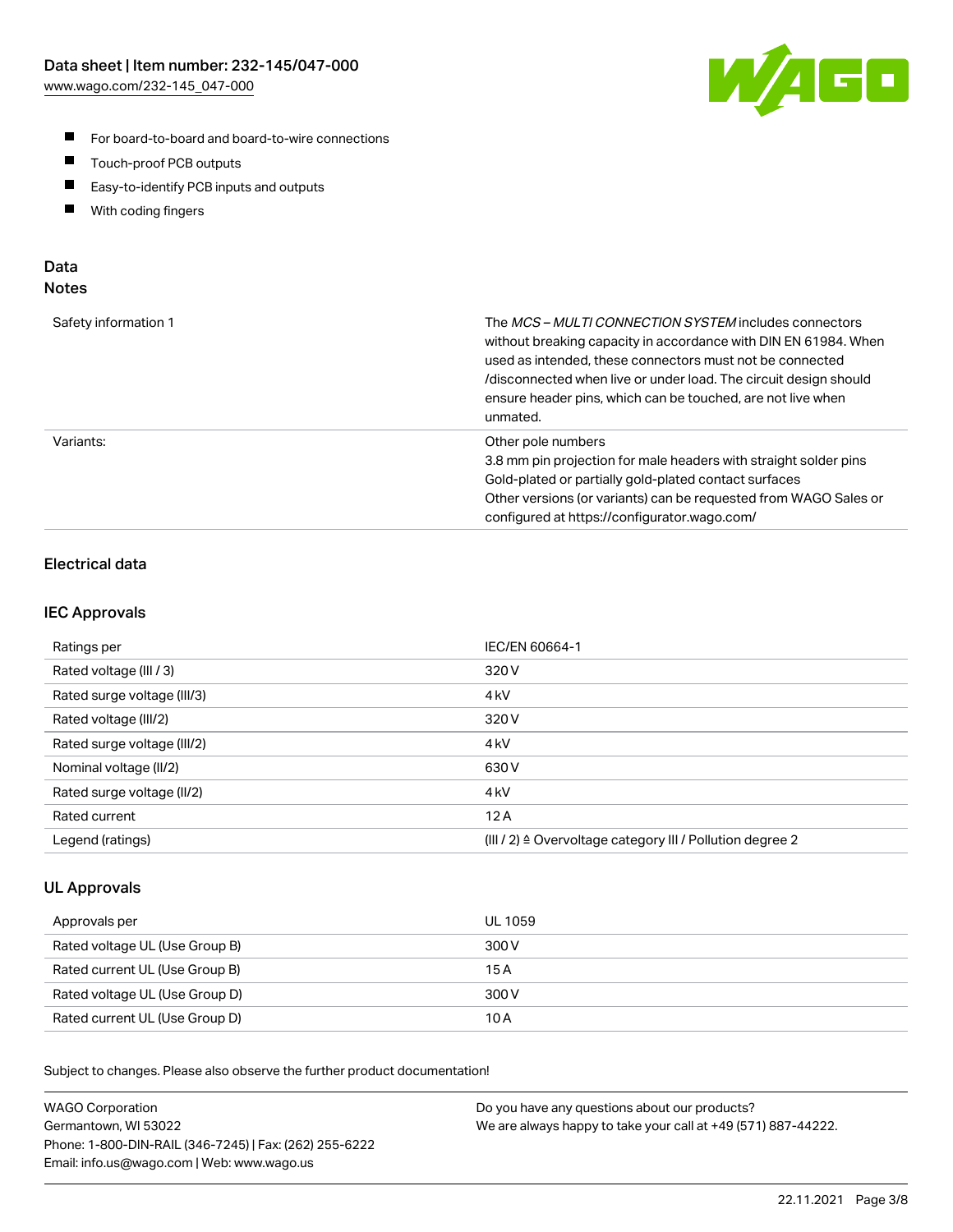

# Ratings per UL

| Rated voltage UL 1977                | COO V<br>ור |
|--------------------------------------|-------------|
| <b>Rated</b><br>UL 1977<br>curront l | _____       |

# CSA Approvals

| Approvals per                   | <b>CSA</b> |
|---------------------------------|------------|
| Rated voltage CSA (Use Group B) | 300 V      |
| Rated current CSA (Use Group B) | 15 A       |
| Rated voltage CSA (Use Group D) | 300 V      |
| Rated current CSA (Use Group D) | 10 A       |

### Connection data

| Total number of potentials |  |
|----------------------------|--|
| Number of connection types |  |
| Number of levels           |  |

### Connection 1

| Number of poles | . . |  |
|-----------------|-----|--|
|                 |     |  |

# Physical data

| Pin spacing                          | 5 mm / 0.197 inch          |
|--------------------------------------|----------------------------|
| Width                                | 89.8 mm / 3.535 inch       |
| Height                               | 23.25 mm / 0.915 inch      |
| Height from the surface              | 18.25 mm / 0.719 inch      |
| Depth                                | 11.6 mm / 0.457 inch       |
| Solder pin length                    | $5 \,\mathrm{mm}$          |
| Solder pin dimensions                | $0.6 \times 1$ mm          |
| Drilled hole diameter with tolerance | $1.3$ <sup>(+0.1)</sup> mm |

# Mechanical data

| Mounting type | Mounting flange                               |
|---------------|-----------------------------------------------|
| Mounting type | Flush feed-through mounting<br>Panel mounting |

Subject to changes. Please also observe the further product documentation!

| <b>WAGO Corporation</b>                                | Do you have any questions about our products?                 |
|--------------------------------------------------------|---------------------------------------------------------------|
| Germantown, WI 53022                                   | We are always happy to take your call at +49 (571) 887-44222. |
| Phone: 1-800-DIN-RAIL (346-7245)   Fax: (262) 255-6222 |                                                               |
| Email: info.us@wago.com   Web: www.wago.us             |                                                               |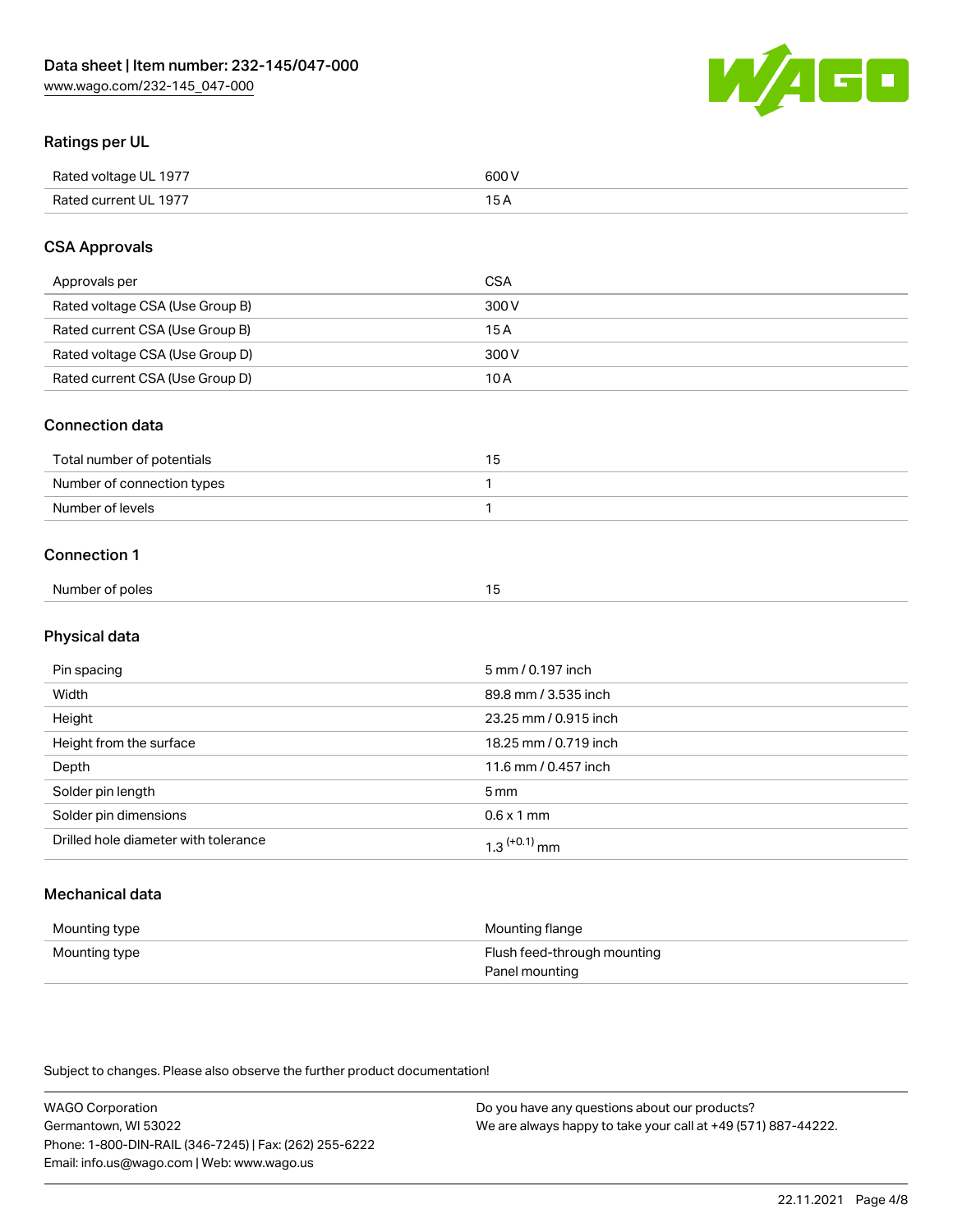

# Plug-in connection

| Contact type (pluggable connector) | Female header |
|------------------------------------|---------------|
| Connector (connection type)        | for PCB       |
| Mismating protection               | No            |
| Mating direction to the PCB        | 90°           |

# PCB contact

| PCB Contact                         | THT                                        |
|-------------------------------------|--------------------------------------------|
| Solder pin arrangement              | over the entire female connector (in-line) |
| Number of solder pins per potential |                                            |

#### Material data

| Color                       | gray             |
|-----------------------------|------------------|
| Material group              |                  |
| Insulation material         | Polyamide (PA66) |
| Flammability class per UL94 | V <sub>0</sub>   |
| Contact material            | Copper alloy     |
| Contact plating             | tin-plated       |
| Fire load                   | $0.27$ MJ        |
| Weight                      | 14.8g            |

## Environmental requirements

| Limit temperature range | -60  +85 °C |
|-------------------------|-------------|
|-------------------------|-------------|

### Commercial data

| PU (SPU)              | 25 Stück      |
|-----------------------|---------------|
| Packaging type        | box           |
| Country of origin     | DE            |
| <b>GTIN</b>           | 4050821637721 |
| Customs tariff number | 85366990990   |

# Approvals / Certificates

#### Country specific Approvals

|      |          |                                 | ≘ertificate |
|------|----------|---------------------------------|-------------|
| Logo | Approval | <b>Additional Approval Text</b> | name        |
|      |          |                                 |             |

Subject to changes. Please also observe the further product documentation!

| <b>WAGO Corporation</b>                                | Do you have any questions about our products?                 |
|--------------------------------------------------------|---------------------------------------------------------------|
| Germantown, WI 53022                                   | We are always happy to take your call at +49 (571) 887-44222. |
| Phone: 1-800-DIN-RAIL (346-7245)   Fax: (262) 255-6222 |                                                               |
| Email: info.us@wago.com   Web: www.wago.us             |                                                               |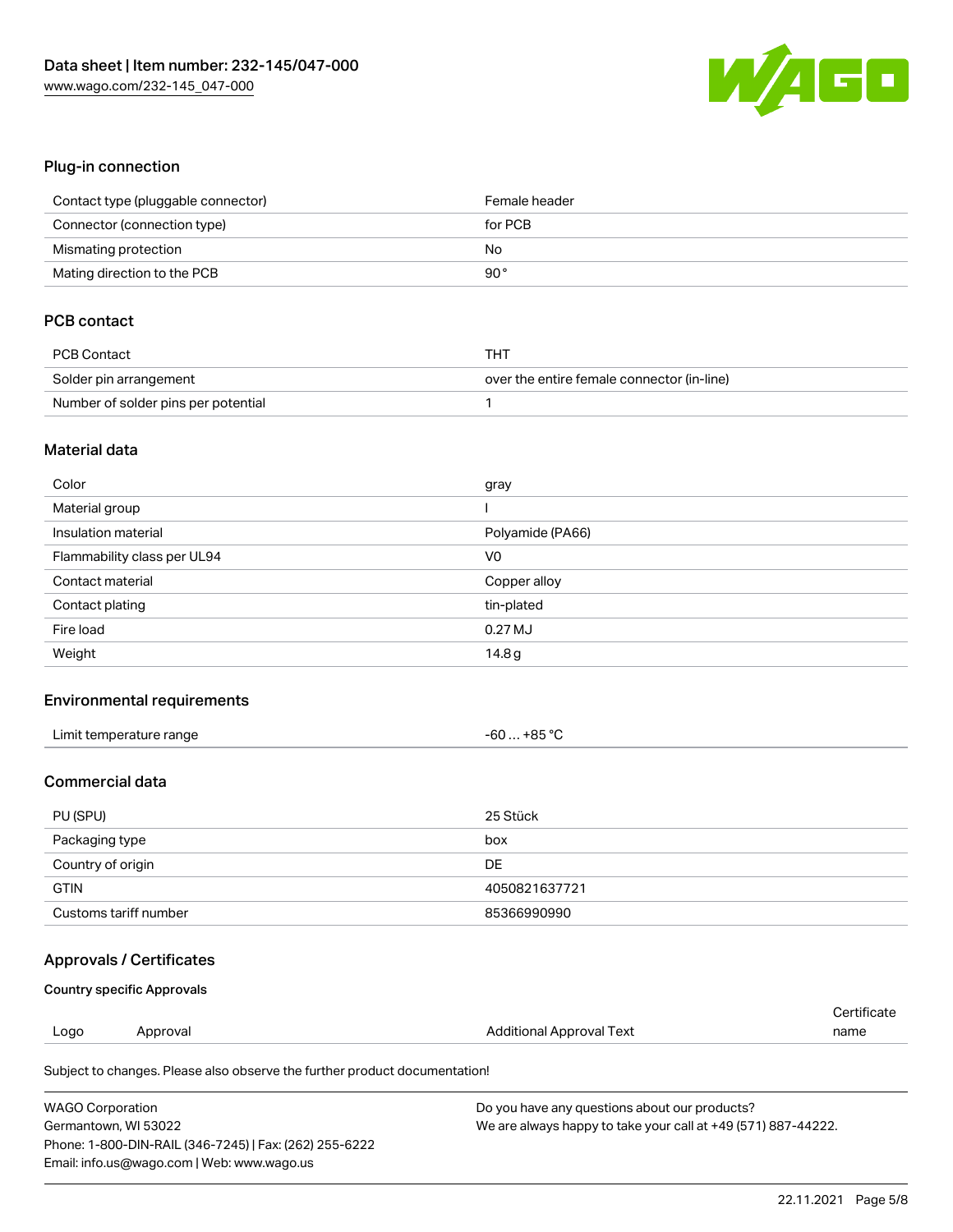



**CSA** DEKRA Certification B.V.

C22.2 1466354

#### Ship Approvals

| Logo                     | Approval                                    | <b>Additional Approval Text</b> | Certificate<br>name                 |
|--------------------------|---------------------------------------------|---------------------------------|-------------------------------------|
| ABS.                     | <b>ABS</b><br>American Bureau of Shipping   | $\overline{\phantom{a}}$        | $19 -$<br>HG15869876-<br><b>PDA</b> |
| <b>BUREAU</b><br>VERITAS | BV<br>Bureau Veritas S.A.                   | IEC 60998                       | 11915/D0 BV                         |
| <b>UL-Approvals</b>      |                                             |                                 |                                     |
| Logo                     | Approval                                    | <b>Additional Approval Text</b> | Certificate<br>name                 |
|                          | UL<br>Underwriters Laboratories Inc.        | UL 1059                         | E45172                              |
|                          | <b>UR</b><br>Underwriters Laboratories Inc. | <b>UL 1977</b>                  | E45171                              |

# **Counterpart**



Item no.231-615 Male connector; 15-pole; Pin spacing 5 mm; gray [www.wago.com/231-615](https://www.wago.com/231-615)

### Optional accessories

Testing accessories

Testing accessories



Item no.: 231-661 Test plugs for female connectors; for 5 mm and 5.08 mm pin spacing; 2,50 mm²; light gray [www.wago.com/231-661](http://www.wago.com/231-661)

.<br>Subject to changes. Please also observe the further product documentation!

WAGO Corporation Germantown, WI 53022 Phone: 1-800-DIN-RAIL (346-7245) | Fax: (262) 255-6222 Email: info.us@wago.com | Web: www.wago.us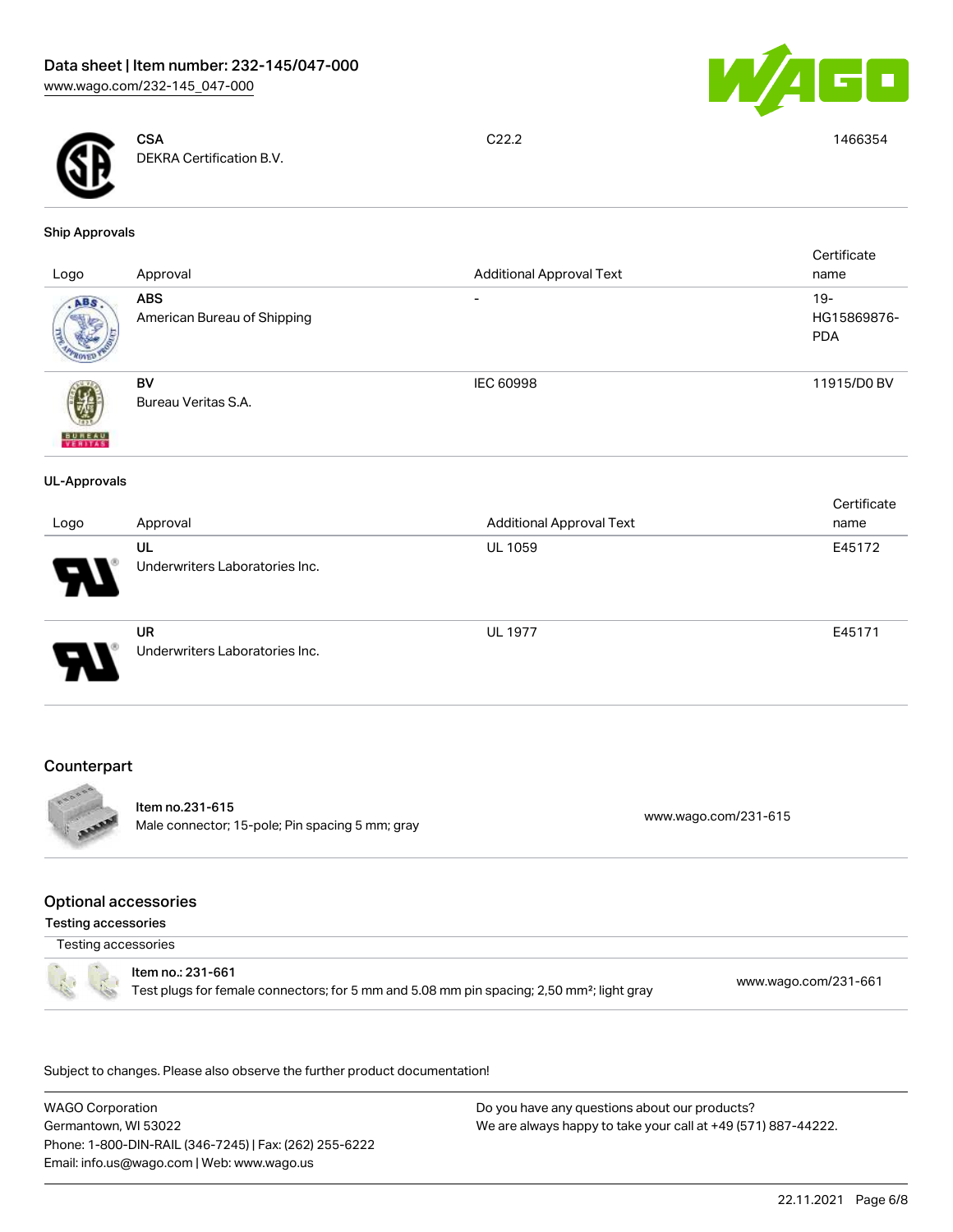# **Downloads** Documentation



| <b>Additional Information</b><br>Technical explanations                                                                                                                | 2019 Apr 3 | pdf<br>2.0 MB | Download |
|------------------------------------------------------------------------------------------------------------------------------------------------------------------------|------------|---------------|----------|
|                                                                                                                                                                        |            |               |          |
| <b>CAD files</b>                                                                                                                                                       |            |               |          |
|                                                                                                                                                                        |            |               |          |
| CAD data                                                                                                                                                               |            |               |          |
| 2D/3D Models 232-145/047-000                                                                                                                                           |            | <b>URL</b>    | Download |
| <b>PCB Design</b>                                                                                                                                                      |            |               |          |
| Symbol and Footprint 232-145/047-000                                                                                                                                   |            | URL           | Download |
| CAx data for your PCB design, consisting of "schematic symbols and PCB footprints",<br>allow easy integration of the WAGO component into your development environment. |            |               |          |
| Supported formats:                                                                                                                                                     |            |               |          |
| ш<br>Accel EDA 14 & 15                                                                                                                                                 |            |               |          |
| ш<br>Altium 6 to current version                                                                                                                                       |            |               |          |
| a ka<br>Cadence Allegro                                                                                                                                                |            |               |          |
| Ц<br>DesignSpark                                                                                                                                                       |            |               |          |
| ш<br>Eagle Libraries                                                                                                                                                   |            |               |          |
| П<br>KiCad                                                                                                                                                             |            |               |          |
| Ш<br>Mentor Graphics BoardStation                                                                                                                                      |            |               |          |
| ш<br>Mentor Graphics Design Architect                                                                                                                                  |            |               |          |
| ш<br>Mentor Graphics Design Expedition 99 and 2000                                                                                                                     |            |               |          |
| Ш<br>OrCAD 9.X PCB and Capture                                                                                                                                         |            |               |          |
| Ш<br>PADS PowerPCB 3, 3.5, 4.X, and 5.X                                                                                                                                |            |               |          |
| ш<br>PADS PowerPCB and PowerLogic 3.0                                                                                                                                  |            |               |          |
| Ш<br>PCAD 2000, 2001, 2002, 2004, and 2006                                                                                                                             |            |               |          |
| ш<br>Pulsonix 8.5 or newer                                                                                                                                             |            |               |          |
| ш<br><b>STL</b>                                                                                                                                                        |            |               |          |
| 3D STEP<br>ш                                                                                                                                                           |            |               |          |
| TARGET 3001!                                                                                                                                                           |            |               |          |
| View Logic ViewDraw<br>ш                                                                                                                                               |            |               |          |
| Quadcept<br>ш                                                                                                                                                          |            |               |          |
| Zuken CadStar 3 and 4                                                                                                                                                  |            |               |          |
| $\overline{\phantom{0}}$                                                                                                                                               |            |               |          |

Subject to changes. Please also observe the further product documentation!

WAGO Corporation Germantown, WI 53022 Phone: 1-800-DIN-RAIL (346-7245) | Fax: (262) 255-6222 Email: info.us@wago.com | Web: www.wago.us